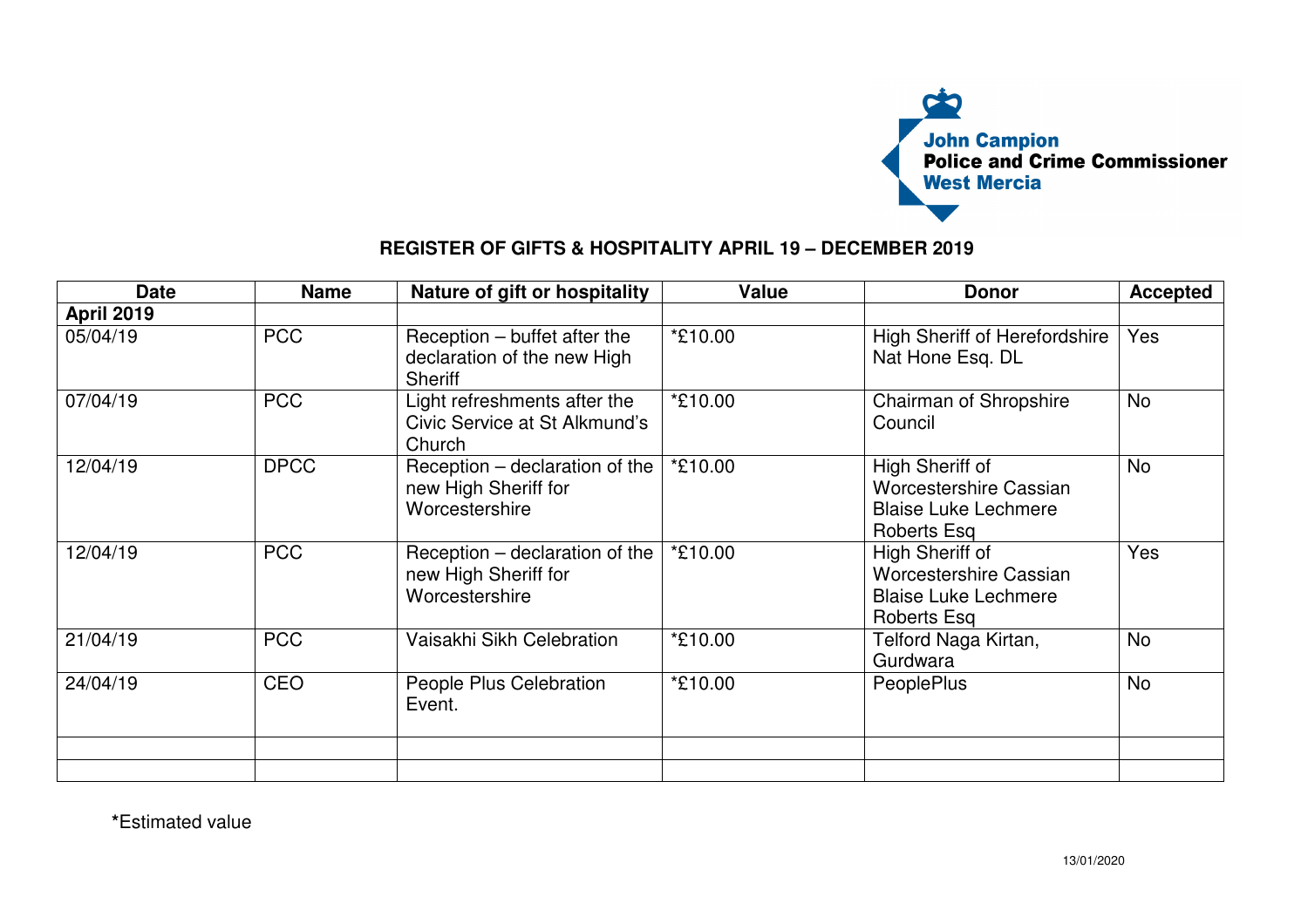| <b>Date</b>                | <b>Name</b>          | Nature of gift or hospitality                                                                    | <b>Value</b> | <b>Donor</b>                                | <b>Accepted</b> |
|----------------------------|----------------------|--------------------------------------------------------------------------------------------------|--------------|---------------------------------------------|-----------------|
| <b>May 2019</b>            |                      |                                                                                                  |              |                                             |                 |
| 3rd May 2019               | Elizabeth<br>Piggins | Purchase of 2 x Dash Cam's<br>- offer made to staff in the<br>OPCC from a weekend event          | £104.00      | Nextbase                                    | Yes             |
| 8 <sup>th</sup> May 2019   | <b>PCC</b>           | <b>Attend Mayor Making</b><br>Ceremony                                                           | *£10.00      | <b>Kidderminster Town Council</b>           | <b>No</b>       |
| 11 <sup>th</sup> May 2019  | <b>PCC</b>           | <b>Attend a Charity Gala</b><br>Concert                                                          | *£30.00      | <b>British Police Symphony</b><br>Orchestra | <b>No</b>       |
| 23rd May 2019              | <b>PCC</b>           | <b>Attend Mayor Making</b><br>Ceremony                                                           | *£10.00      | <b>Telford &amp; Wrekin Council</b>         | <b>No</b>       |
| 24th May 2019              | <b>PCC</b>           | <b>Attend Annual Council Lunch</b>                                                               | *£20         | <b>Herefordshire Council</b>                | <b>No</b>       |
| 30th May 2019              | <b>PCC</b>           | 245th Annual General Court                                                                       | *£30.00      | <b>Royal Humane Society</b>                 | <b>No</b>       |
| <b>June 2019</b>           |                      |                                                                                                  |              |                                             |                 |
| $2nd$ June 2019            | <b>PCC</b>           | Light Refreshments at a<br>celebrations Service for Mrs<br>Jonathon Turner HMLL of<br>Shropshire | *£10         | The Bishop of Lichfield                     | Yes             |
| 13 June 2019               | <b>DPCC</b>          | Drinks reception                                                                                 | *£10         | The High Sheriff of<br>Worcestershire       | <b>No</b>       |
| 13th June 2019             | <b>PCC</b>           | Drinks reception                                                                                 | *£10         | The High Sheriff of<br>Worcestershire       | <b>No</b>       |
| 13 <sup>th</sup> June2019  | <b>PCC</b>           | <b>Drinks Reception</b>                                                                          | *£15         | <b>British Red Cross</b>                    | <b>No</b>       |
| 16 <sup>th</sup> June 2019 | <b>PCC</b>           | <b>Civic Service</b>                                                                             | *£10         | The Shropshire Society                      | <b>No</b>       |
| 20 <sup>th</sup> June 2019 | <b>PCC</b>           | AGM & refreshments & buffet<br>lunch                                                             | *£10         | <b>The Police Treatment</b><br>Centre       | <b>No</b>       |
| 23rd June 2019             | <b>PCC</b>           | <b>Civic Service</b>                                                                             | *£10         | Mayor of Worcester                          | <b>No</b>       |
| 29 June 2019               | <b>PCC</b>           | <b>Drinks Reception</b>                                                                          | *£10         | <b>General Sir Nicholas Carter</b>          | <b>No</b>       |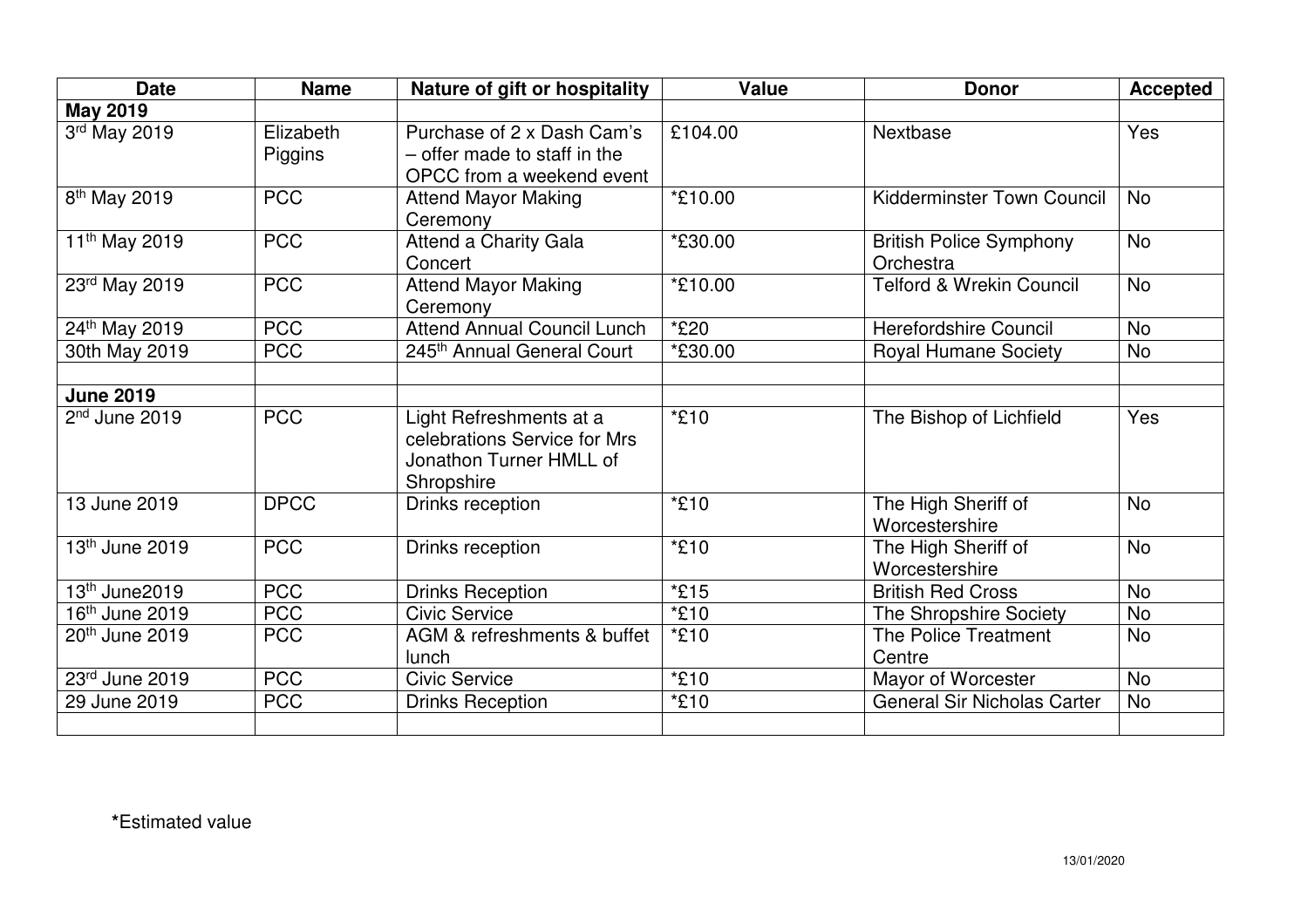| <b>Date</b>                    | <b>Name</b>                       | Nature of gift or hospitality                           | <b>Value</b> | <b>Donor</b>                                    | <b>Accepted</b> |
|--------------------------------|-----------------------------------|---------------------------------------------------------|--------------|-------------------------------------------------|-----------------|
| <b>July 2019</b>               |                                   |                                                         |              |                                                 |                 |
| 10 July 2019                   | <b>DPCC</b>                       | Attend Young Citizenship<br>Celebration                 | *£10.00      | Safer Wyre Forest and the<br>ContinU Trust      | Yes             |
| 10th July 2019                 | <b>PCC</b>                        | <b>Trust AGM</b>                                        | $*E5$        | Worcestershire Health &<br>Care                 | <b>No</b>       |
| 11 <sup>th</sup> July 2019     | <b>PCC</b>                        | <b>Attend Community Sports</b><br>Awards                | *£10.00      | <b>Malvern Hills District</b>                   | <b>No</b>       |
| 13 July 2019                   | <b>PCC</b>                        | <b>Service and Refreshments</b>                         | *£10.00      | <b>Bishop of Shrewsbury</b>                     | No              |
| <b>Aug 2019</b>                |                                   |                                                         |              |                                                 |                 |
| 14 August 2019                 | Shropshire<br>Army Cadet<br>Force | Invitation to Annual Camp<br>2019                       | *£10         | <b>DPCC</b>                                     | <b>No</b>       |
| <b>Sep 2019</b>                |                                   |                                                         |              |                                                 |                 |
| 5 <sup>th</sup> September 2019 | <b>PCC</b>                        | <b>Light Refreshments</b>                               | *£15         | <b>Station Commander RAF</b><br>Shawbury        | <b>No</b>       |
| 6 <sup>th</sup> September 2019 | <b>PCC</b>                        | <b>Light Refreshments</b>                               | *£10         | Hereford & Worcester Fire<br>and Rescue Service | Yes             |
| <b>Oct 2019</b>                |                                   |                                                         |              |                                                 |                 |
| 6 <sup>th</sup> October        | <b>PCC</b>                        | Light Refreshment at the<br><b>AGM</b>                  | $*E5$        | Chairman of Young<br>Solutions                  | <b>No</b>       |
| 6 October                      | <b>PCC</b>                        | The Shrievalty Service                                  | *£10         | The High Sheriff of<br>Herefordshire            | Yes             |
| 6 October                      | <b>DPCC</b>                       | The Shrievalty Service                                  | *£10         | The High Sheriff of<br>Herefordshire            | Yes             |
| 20 October                     | <b>PCC</b>                        | The Shrievalty Service at<br><b>Worcester Cathedral</b> | $*E5$        | The High Sheriff of<br>Worcestershire           | Yes             |
| 20 October                     | <b>DPCC</b>                       | The Shrievalty Service at<br><b>Worcester Cathedral</b> | $*E5$        | The High Sheriff of<br>Worcestershire           | <b>No</b>       |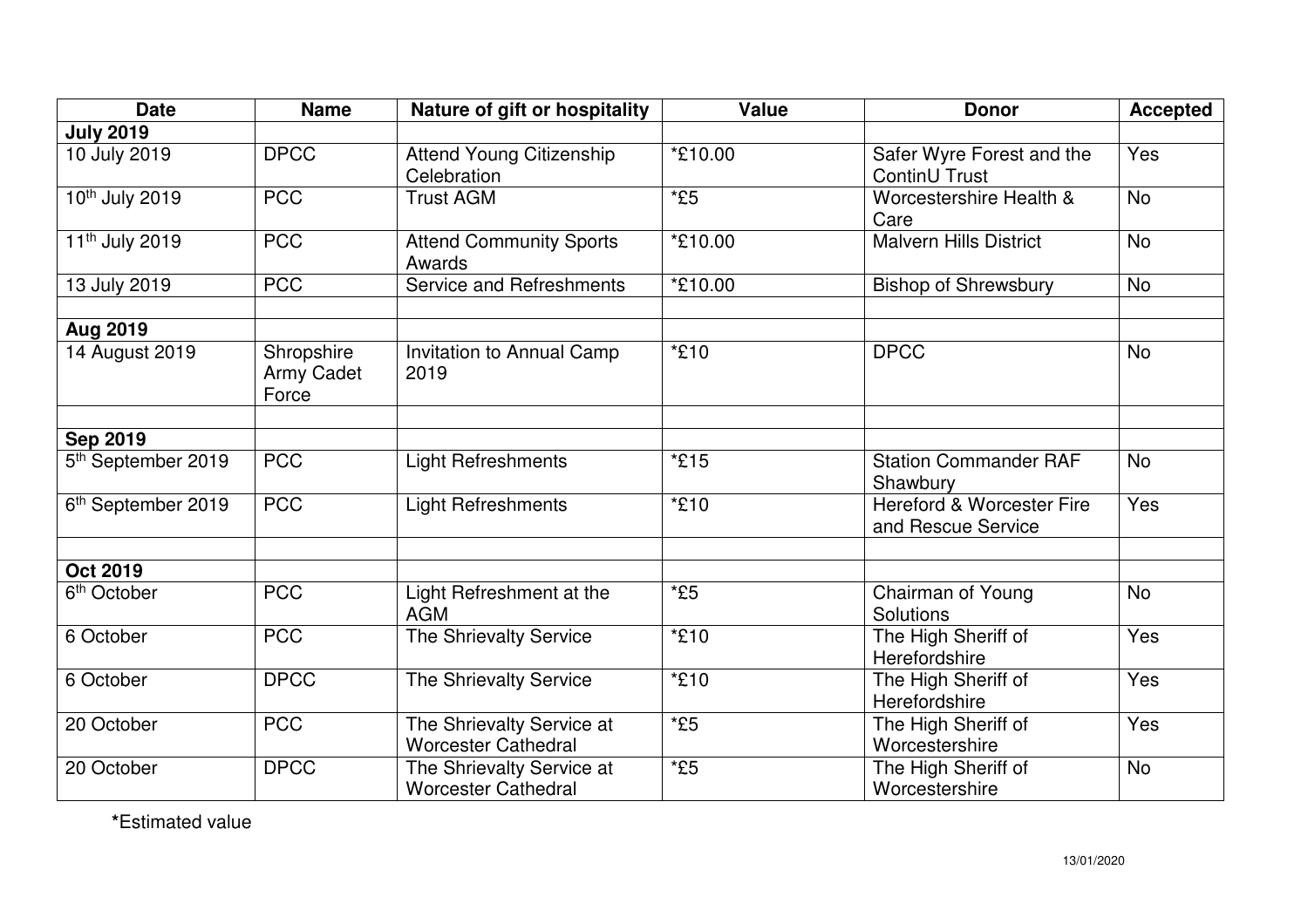| <b>Date</b>              | <b>Name</b> | Nature of gift or hospitality                                                                                | <b>Value</b> | <b>Donor</b>                                             | <b>Accepted</b> |
|--------------------------|-------------|--------------------------------------------------------------------------------------------------------------|--------------|----------------------------------------------------------|-----------------|
| 22 <sup>nd</sup> October | <b>PCC</b>  | EG Awards 2019 in London                                                                                     | £50*         | <b>Place Partnership Limited</b>                         | <b>No</b>       |
|                          |             |                                                                                                              |              |                                                          |                 |
| <b>Nov 2019</b>          |             |                                                                                                              |              |                                                          |                 |
|                          |             |                                                                                                              |              |                                                          |                 |
| 07/11/2019               | <b>PCC</b>  | Gala dinner at the No2H8<br><b>Crime Awards</b>                                                              | *£10.00      | No2H8 Crime Awards                                       | <b>No</b>       |
| 08/11/2019               | <b>PCC</b>  | Invitation to Herefordshire's<br>High Sheriff's Lecture -<br>Reflections after 50 years in<br>crime.         | *£25         | <b>High Sheriff of Herefordshire</b>                     | <b>No</b>       |
| 10/11/2019               | <b>PCC</b>  | Invitation to Festival of<br>Remembrance                                                                     | *£5.00       | Mayor at Telford & Wrekin                                | <b>No</b>       |
| 10/11/2019               | <b>PCC</b>  | <b>Redditch Remembrance</b><br>Sunday and Wreath Laying                                                      | *£5.00       | <b>Redditch County Council</b>                           | Yes             |
| 10/11/2019               | <b>DPCC</b> | Kidderminster Remembrance<br>Service and Wreath Laying                                                       | *£5.00       | St Mary's Church                                         | Yes             |
| 11/11/2019               | <b>PCC</b>  | Invitation to Celebration of<br><b>Success</b>                                                               | *£5.00       | Shropshire Fire & Rescue<br>Service                      | <b>No</b>       |
| 15/11/2019               | <b>PCC</b>  | Invitation to Hereford &<br><b>Worcester Fire and Rescue</b><br><b>Service Medals and Awards</b><br>Ceremony | *£10.00      | <b>Hereford and Worcester Fire</b><br>and Rescue Service | <b>No</b>       |
| 20/11/19                 | <b>PCC</b>  | Launch night at Albert's Shed<br>Southwater                                                                  | *£15.00      | Eventbrite                                               | <b>No</b>       |
| 21/11/2019               | <b>PCC</b>  | Invitation to 25 <sup>th</sup> Year<br><b>Anniversary Celebration</b>                                        | *£5.00       | <b>CLD Trust - Hereford</b>                              | <b>No</b>       |
| 23/11/2019               | <b>PCC</b>  | Invitation to Service of<br><b>Farewell to Bishop Richard</b><br>and Mrs Kay Frith at Hereford<br>Cathedral  | *£5.00       | The Chapter - Hereford<br>Cathedral                      | <b>No</b>       |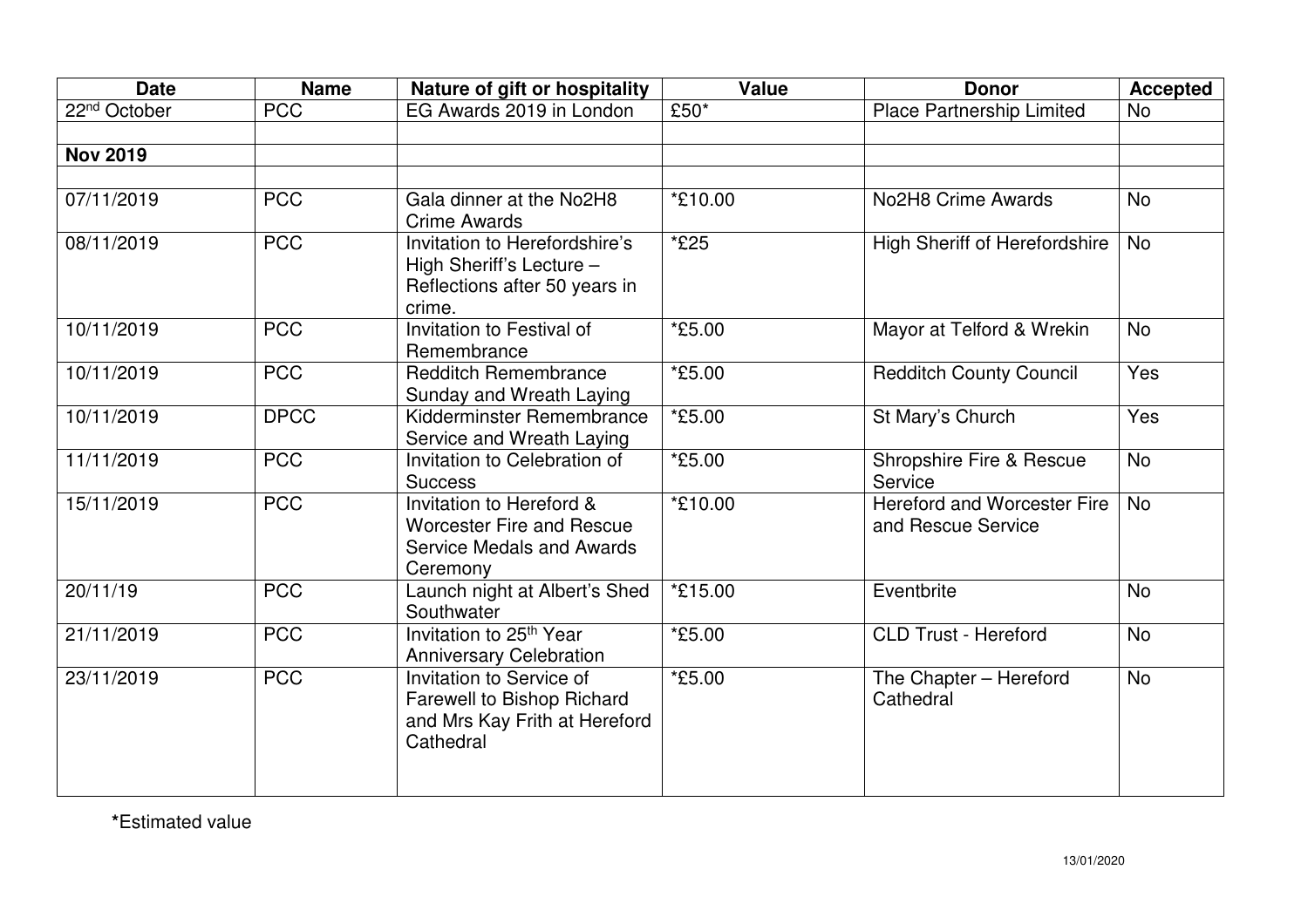| <b>Date</b>     | <b>Name</b> | Nature of gift or hospitality                                                                                                                       | Value                | <b>Donor</b>                                               | <b>Accepted</b>                          |
|-----------------|-------------|-----------------------------------------------------------------------------------------------------------------------------------------------------|----------------------|------------------------------------------------------------|------------------------------------------|
| 25/11/2019      | <b>DPCC</b> | Invitation to Trustees of<br>Kidderminster & District<br>Youth Trust visit by HRH The<br>Duke of Kent                                               | $*E5$                | Trustees of Kidderminster &<br><b>District Youth Trust</b> | Yes                                      |
| 07/11/2019      | <b>PCC</b>  | Gala dinner at the No2H8<br><b>Crime Awards</b>                                                                                                     | *£10.00              | No2H8 Crime Awards                                         | <b>No</b>                                |
| <b>Dec 2019</b> |             |                                                                                                                                                     |                      |                                                            |                                          |
| 2/12/2019       | <b>PCC</b>  | <b>Civic Carol Service</b>                                                                                                                          | £0                   | Mayor at Telford & Wrekin                                  | <b>No</b>                                |
| $3-4/12/19$     | <b>PCC</b>  | <b>VIP Invitation for International</b><br>Security Expo and<br><b>International Disaster</b><br>Response 2019 and informal<br>VIP Lunch both days. | £50.00               | Admiral The Rt. Hon. Lord<br>West of Spithead              | <b>No</b>                                |
| 3/12/19         | <b>PCC</b>  | Drinks & Canapes reception                                                                                                                          | *£10.00              | <b>Worcestershire Community</b><br>Foundation              | <b>No</b>                                |
| 6/12/19         | <b>PCC</b>  | <b>Christmas Business</b><br>Reception                                                                                                              | *£5.00               | <b>Andrew Grant</b>                                        | <b>No</b>                                |
| 7/12/19         | <b>PCC</b>  | VIP black tie reception                                                                                                                             | *£35.00              | <b>British Police Symphony</b><br>Orchestra                | <b>No</b>                                |
| 09/12/19        | <b>PCC</b>  | 12 Bottles of Wine                                                                                                                                  | *£100                | Mr Yan Baravets                                            | No,<br>returned<br>to sender<br>09.12.19 |
| 13/12/19        | <b>DPCC</b> | <b>Worcester City Vulnerable</b><br>People and Homeless Forum                                                                                       | <i><b>*£5.00</b></i> | <b>Bishop of Worcester</b>                                 | <b>No</b>                                |
| 18/12/19        | <b>PCC</b>  | <b>Annual Festival of Carols</b>                                                                                                                    | *£5.00               | Shropshire Fire and Rescue<br>Service                      | <b>No</b>                                |
| 19/12/2019      | <b>PCC</b>  | <b>Bottle of Wine</b>                                                                                                                               | $\overline{£7.00}$   | <b>ODN Consultants parting gift</b>                        | Yes                                      |
| 19/12/2019      | <b>PCC</b>  | 0.5kg of Award Winning<br>Sausages                                                                                                                  | £4.00                | <b>ACC Evans</b>                                           | Yes                                      |